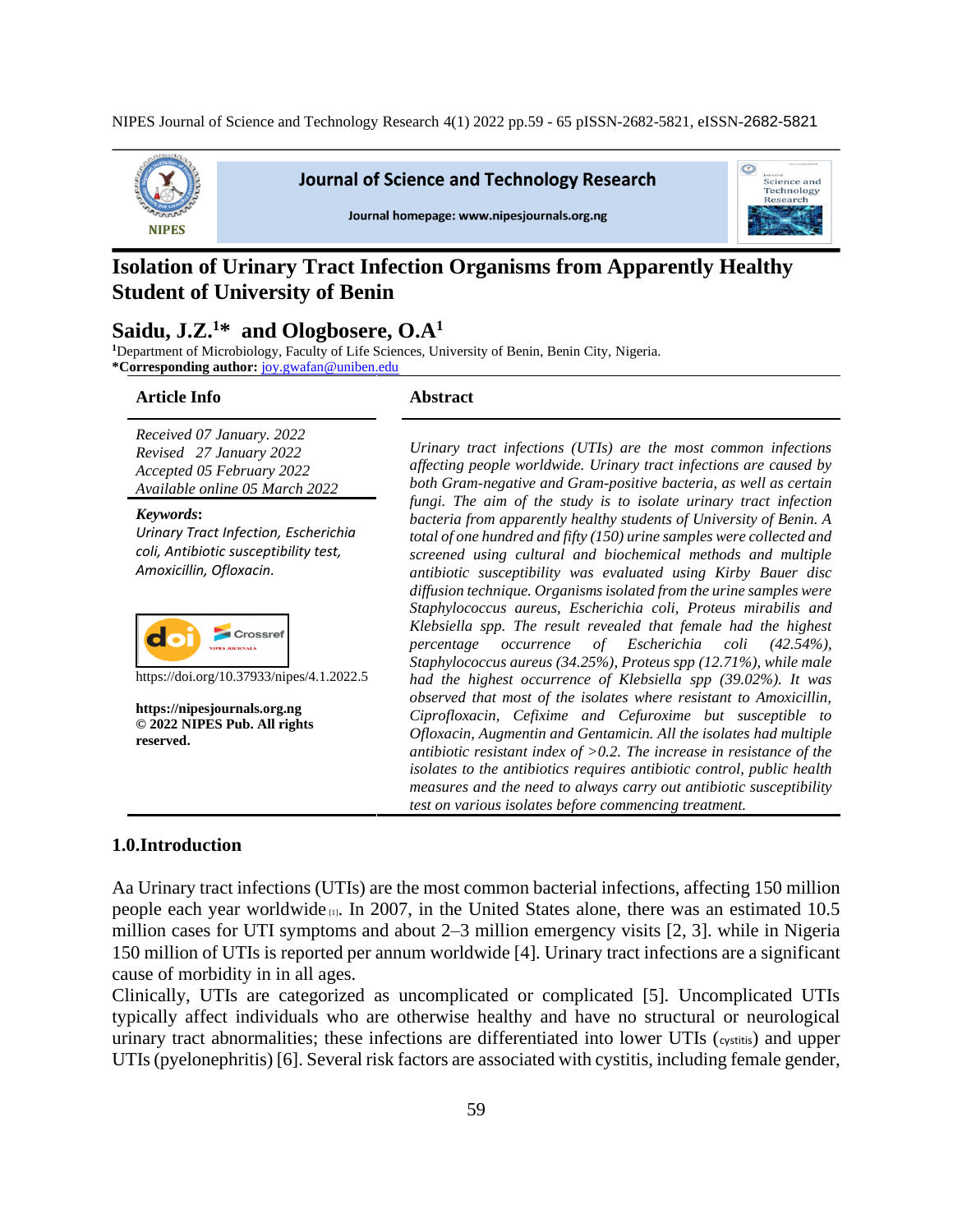### Saidu, J.Z. and Ologbosere, O.A / NIPES Journal of Science and Technology Research 4(1) 2022 pp. 59-65

a prior UTI, sexual activity, vaginal infection, diabetes, obesity and genetic susceptibility. Complicated UTIs are defined as UTIs associated with factors that compromise the urinary tract, including urinary obstruction, urinary retention caused by neurological disease, immunosuppression, pregnancy [5, 7]. In the United States, 70–80% of complicated UTIs are attributable to indwelling catheters, accounting for 1 million cases per year [2].

Urinary tract infections are caused by both Gram-negative and Gram-positive bacteria, as well as by certain fungi. The most common causative agent for both uncomplicated and complicated UTIs is uropathogenic *Escherichia coli* (UPEC), others include *Klebsiella pneumoniae*, *Staphylococcus aureus*, *Enterococcus faecalis*, group B *Streptococcus* (GBS), *Proteus mirabilis*, *Pseudomonas aeruginosa*, *Staphylococcus aureus* and *Candida* spp. [3, 6, 8, 9]. For complicated UTIs, the order of prevalence for causative agents, following UPEC as most common, *Enterococcus* spp., *K. pneumoniae*, *Candida* spp., *S. aureus*, *P. mirabilis*, *P. aeruginosa* [10, 11, 12].

Patients suffering from a symptomatic UTI are commonly treated with antibiotics; these treatments can result in long-term alteration of the normal microbiota of the vagina and gastrointestinal tract and in the development of multidrug-resistant microorganisms [13]. The availability of niches that are no longer filled by the altered microbiota can increase the risk of colonization with multidrugresistant uropathogens. Importantly, the 'golden era' of antibiotics is waning, and the need for rationally designed and alternative treatments is therefore needed. Recent studies have used RNA sequencing to directly analyse uropathogens from the urine of women experiencing symptomatic UTIs. The aim of this study was to isolate UTI organisms and to determine their antibiotic susceptibility pattern among apparently healthy students of University of Benin, Benin city, Nigeria.

# **2.0. Methodology**

# **2.1. Study Area**

This study was conducted in University of Benin, Benin City, Edo State. University of Benin was founded in 1970 as an Institute of Technology and was accorded full University status by the Nigeria National Universities Commission" (NUC) on the 1st of July,1971. The university is located in Benin City, south-south of Nigeria on  $6^020.022^1$  North latitude and  $5^036.009^1$  East longitude. It is situated approximately 40km North of the Benin river and 320km by road East of Lagos.

# **2.2. Sample Collection**

Informed consent was obtained from University of Benin Ethical Clearance Committee. Students were counseled about the research work and consented students were given labeled sterile universal bottles to submit their urine sample. The specimen was appropriately labeled, transported to the laboratory, and were analyzed after collection.

# **2.3. Bacterial Enumeration and Identification**

The media used were prepared following manufacturer's specification. Sterilization of glassware and other autoclavable materials was done at 121°C for 15 min. Urine samples were cultured using Cysteine Lactose Electrolyte Deficient (CLED) Agar with Andrade Indicator, Eosin methylene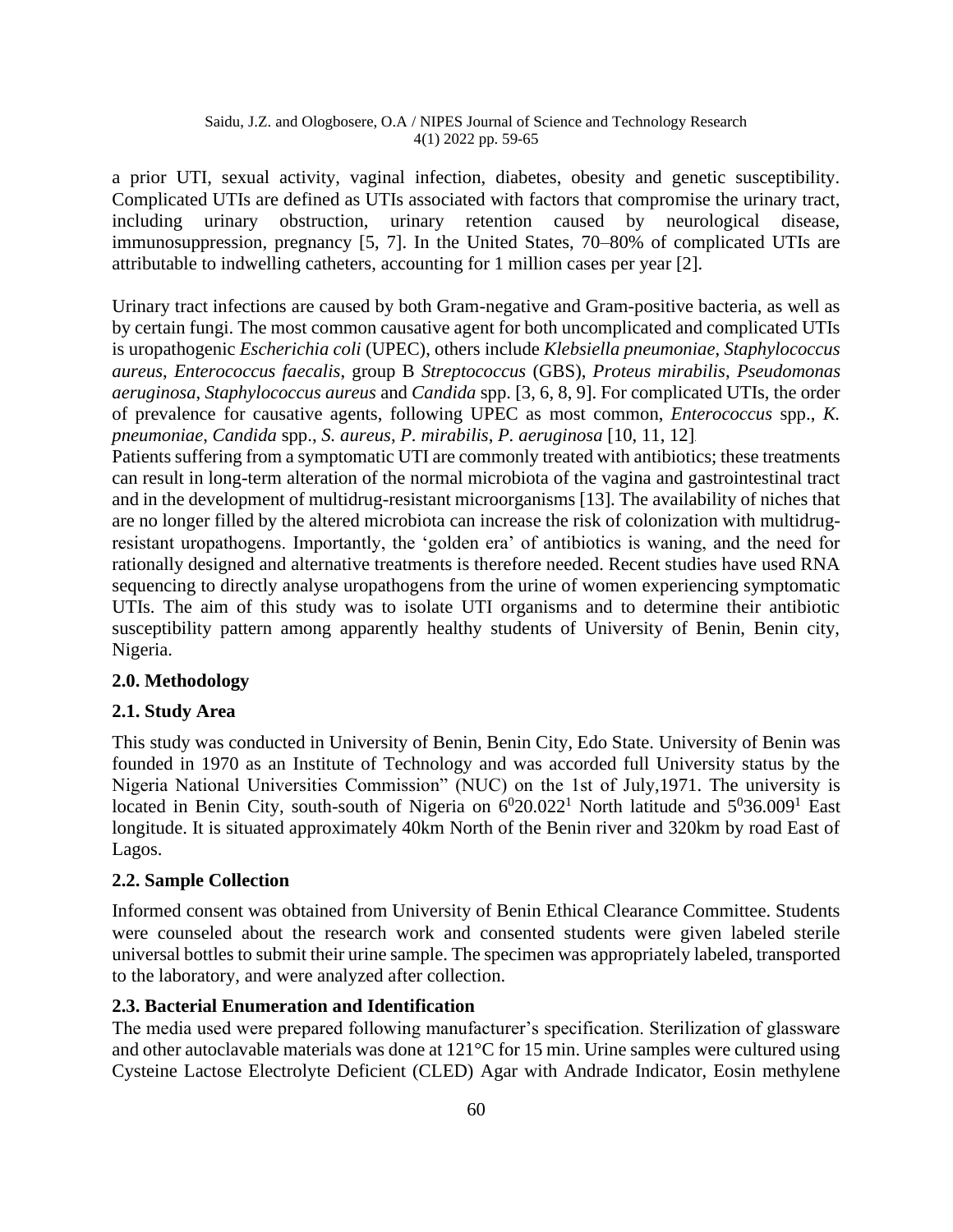blue (EMB) and Manitol Salt Agar and incubated for 24 hours at 37 °C. Upon incubation, total bacterial count (TBC) was carried out. The isolates were further identified using cultural and biochemical methods as described by Cheesbrough [14].

### **2.4. Antibiotics Susceptibility Test and Multiple Antibiotic Resistance (MAR) index**

Antibiotic susceptibility of the isolates was determined using the modified Kirby-Bauer disc diffusion technique. A suspension of each isolate was inoculated onto Mueller Hinton agar at 37 °C for 24 hours. The plates were allowed to set and the antibiotic sensitivity disc (ABTEK, India) containing; OFL- Ofloxacin (5μg), AUG- Augmentin (30μg), AM- Amoxicillin (30μg), CXM-Cefixime (5μg), CPR- Ciprofloxacin (5μg), CAZ- Ceftazidime (30μg), CRX- Cefuroxime (10μg), GEN- Gentamicin (30μg). The plates were incubated at 37 °C for 24 hours and the resultant zone of inhibition were measured and recorded. The obtained results were interpreted based on the guidelines of the Clinical Laboratory Standard Institute [15].

MAR index is a handy tool used in assessing and identifying health risk factors caused by isolates either from high or low use of antibiotics. The MAR index, when applied to a single isolate, is defined as  $\frac{a}{b}$ , where a represents the number of antibiotics to which the isolate was resistant, and b represents the number of antibiotics to which the isolate was exposed as described by Krumperman [16].

# **3.0. Results**

Table 1 shows the total percentage distribution of urinary tract bacteria isolated from urine samples of apparently health student of University of Benin. One hundred and fifty (150) samples of urine were obtained from male and female students of UNIBEN and Eosin methylene blue (EMB) agar had the highest occurrence of microorganism present in the urine, followed by Cysteine Lactose Electrolyte Deficient (CLED) agar and mannitol salt agar. In CLED agar the predominant isolate was *E. coli* consisting of105 (34.54%), followed by *Staphylococcus aureus* 95 (31.25%), *Klebsiella pneumonia* 67 (22.04%) and *Proteus mirabilis* 37 (12.17%).

The percentage frequency of occurrence of bacteria isolated from urinary tract of apparently healthy students based on gender is presented on Table 2. The result revealed that *Escherichia coli*  had a percentage of (42.54%), *Staphylococcus aureus* (34.25%), *Proteus* spp (12.71%), *Klebsiella*  spp (10.50%) in female, while in male the percentage occurrence was; *Klebsiella* spp (39.02%), *Staphylococcus aureus* (26.83%), *Escherichia coli* (22.76%) and *Proteus* spp (11.38%).

Ten (10) isolates each of *E. coli*, *K. pnuemoniae, P. mirabilis* and *S. aureus* were tested for antibiotic susceptibility using commercially purchased antibiotic discs. All the ten (10) isolates of *E. coli* were resistant to AM- Amoxicillin (30μg), while eight isolates were susceptible to GEN-Gentamicin (30μg). *P. mirabilis* recorded the highest susceptibility to OFL- Ofloxacin (5μg), CPR- Ciprofloxacin (5μg), CAZ- Ceftazidime (30μg), CRX- Cefuroxime (10μg), GEN-Gentamicin (30μg). Also all the isolates of *K. pnuemoniae* were seen to be susceptible to AUG-Augmentin (30μg) as shown on Table 3. Table 4 shows the Multiple Antibiotics Resistant (MAR) index of all the isolates from the study population. All the isolates were resistant to more than two antibiotics with MAR index of greater than  $0.2$  ( $>0.2$ ).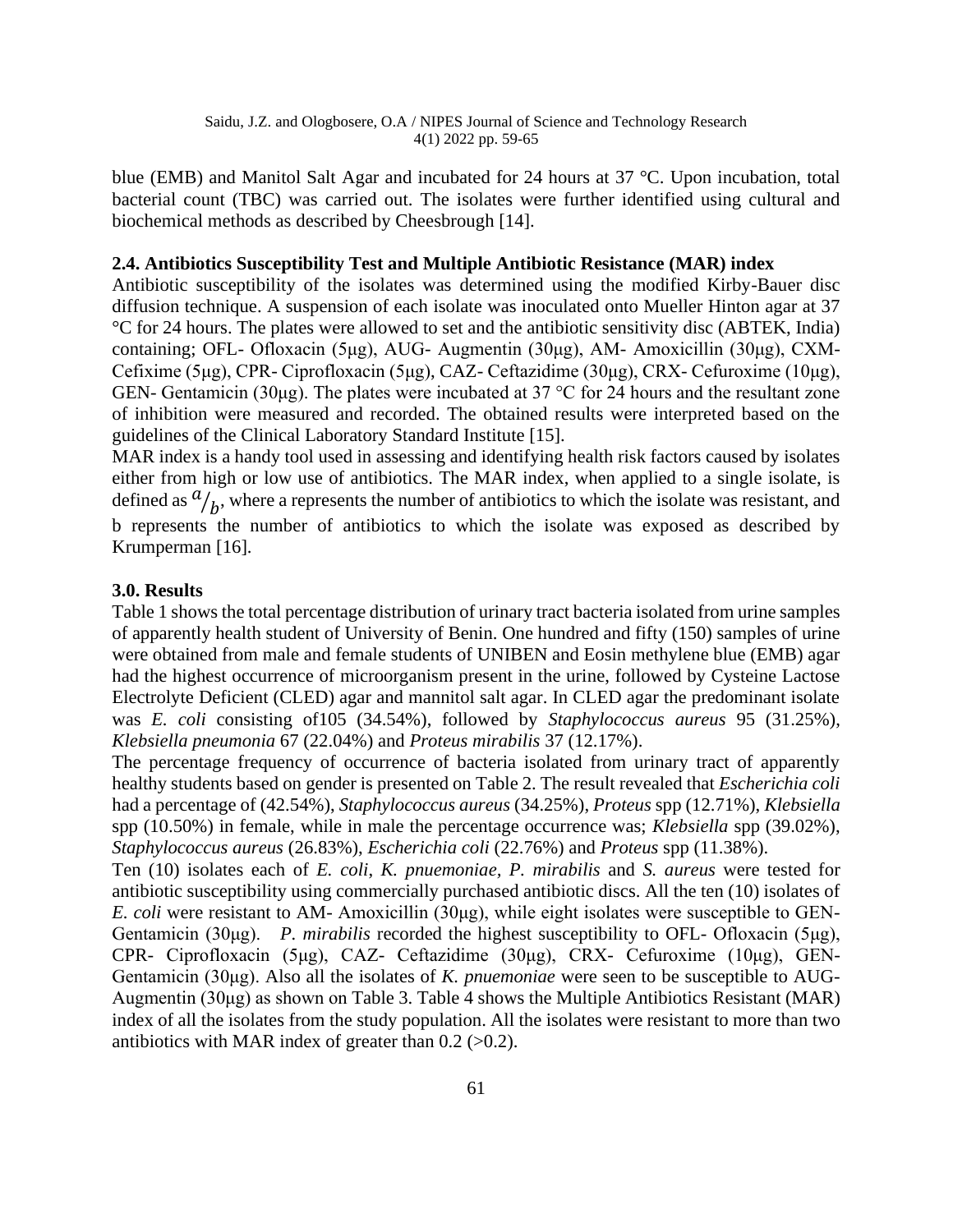Saidu, J.Z. and Ologbosere, O.A / NIPES Journal of Science and Technology Research 4(1) 2022 pp. 59-65

|                      | CLED Agar         |                     | EMB Agar         |                  | Mannitol Agar     |                  |  |
|----------------------|-------------------|---------------------|------------------|------------------|-------------------|------------------|--|
| Bacteria<br>Isolates | Occurrence<br>(n) | Frequency<br>$(\%)$ | Occurrence $(n)$ | Frequency<br>(%) | Occurrence<br>(n) | Frequency<br>(n) |  |
| E. coli              | 105               | 34.54               | 379              | 100              | 0                 | 0                |  |
| S. aureus            | 95                | 31.25               | 0                | 0                | 267               | 100              |  |
| P. mirabilis         | 37                | 12.17               | 0                | 0                | 0                 | 0                |  |
| Κ.<br>pnuemoniae     | 67                | 22.04               | $\theta$         | 0                | 0                 | $\theta$         |  |
| <b>Total</b>         | 304               | 100.00 %            | 379              | 100.00 %         | 267               | 100.00 %         |  |

## **Table 1: Total percentage distribution of Bacteria isolated from Urine Samples of Apparently Health Student of University of Benin**

# **Table 2: Percentage frequency of occurrence of Bacteria isolated from urinary tract of apparently healthy students based on gender.**

|                  |                   | Female           |                   |  |  |
|------------------|-------------------|------------------|-------------------|--|--|
| Occurrence $(n)$ | Frequency $(\% )$ | Occurrence $(n)$ | Frequency $(\% )$ |  |  |
| 28               | 22.76             | 77               | 42.54             |  |  |
| 33               | 26.83             | 62               | 34.25             |  |  |
| 14               | 11.38             | 23               | 12.71             |  |  |
| 48               | 39.02             | 19               | 10.50             |  |  |
| 123              | 100.00 %          | 181              | 100.00 %          |  |  |
|                  |                   | Male             |                   |  |  |

### **3.1. Discussion**

Urinary tract infections (UTIs) are one of the most common bacterial infections in the human urinary system. *Escherichia coli* was recorded as one of the prevalent isolate in this study, it agrees with the report on uropathogens showing *E. coli* as the most frequently isolated organism in patients with UTIs [17, 18]. The high incidence of *E. coli* is attributed to the fact that it is a commensal of the bowel and infection is mostly through feacal contamination occasioned by poor hygiene. Also, improper wiping after urination or defecation can result in transfer of organisms from the anus to the distal urethra.

The most predominant bacterial isolate from male is *Klebsiella* spp (39.02 %) followed by *Staphylococcus aureus* (26.83%) and the least occurrence was *Proteus mirabilis* (11.38 %) while female is *Escherichia coli* (42.54 %) followed by *Staphylococcus aureus* (34.25 %) and the least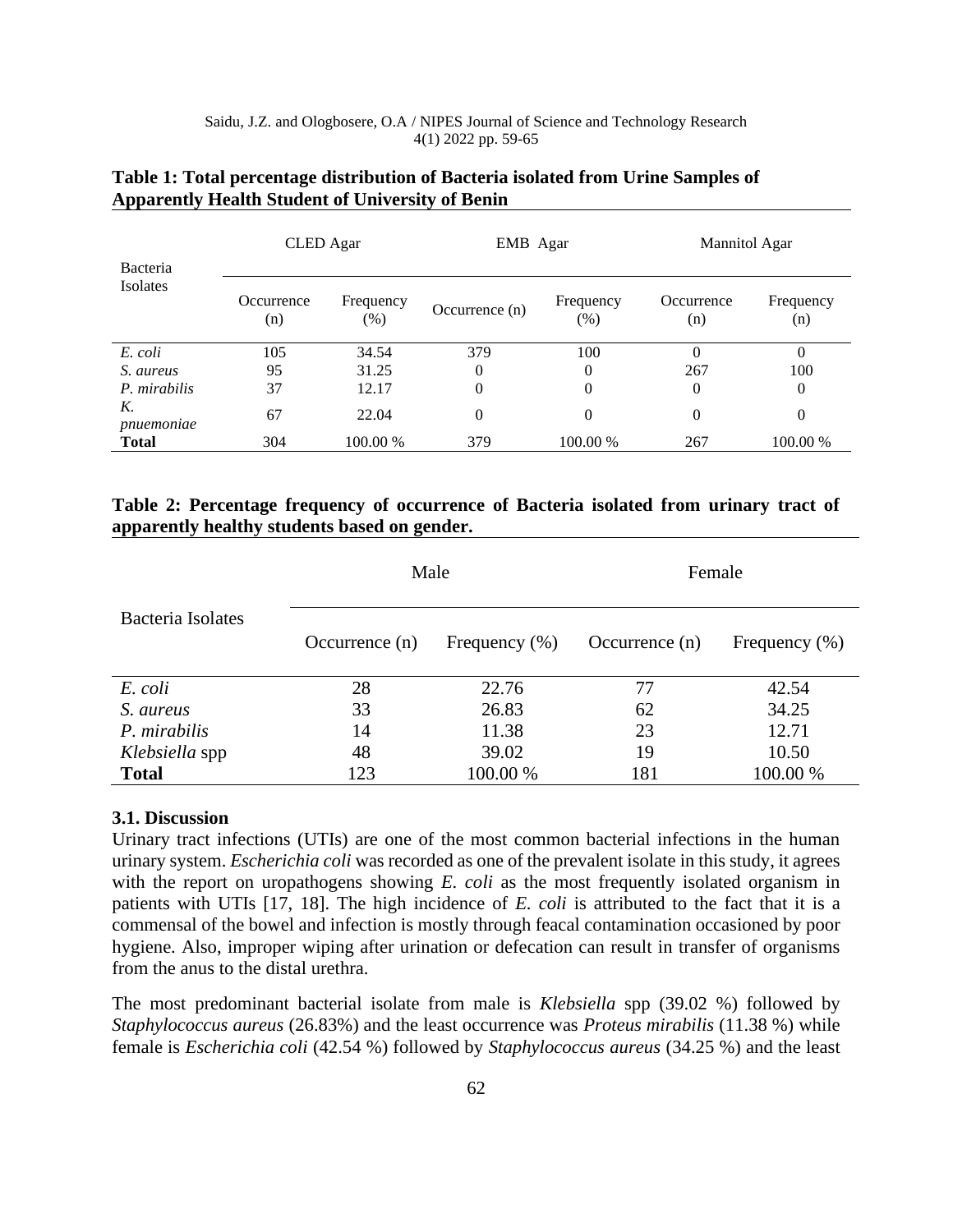### Saidu, J.Z. and Ologbosere, O.A / NIPES Journal of Science and Technology Research 4(1) 2022 pp. 59-65

was *Proteus mirabilis* (12.71 %). This work is in agreement with the work of Al-Hilali (2018) and Anuli *et al.* [19, 20] who reported *E*, *coli* as the predominant bacteria isolated among students. This finding is also similar to the finding of Akortha and Ibadin [21] which shows Gram-positive bacteria, particularly *S. aureus* as one of the most commonly implicated pathogen in patients with UTIs. This is as a result of its minimal growth requirements, ability to survive long in most unfavourable environments and to find a susceptible host. Akortha and Ibadin [21], noted that the high incidence of Gram positive bacteria are possibly due to the virulent nature of the organism, which gave it the ability to overcome body defense mechanisms and resistance to antibiotics. It was suggested that *S. aureus* is the most frequently isolated organism as well as the leading etiologic agent in urinary tract infection in our environment [22]. It constituted as high as 16 % of cases in women suspected of UTI compared to men (10.7%) and in agreement with the findings presented by Abdul and Onile [23] showing UTI caused by *S. aureus* as the most common among women in Ilorin, North-central, Nigeria. The high incidence of *S. aureus* in women could be due to the proximity between the genital tracts and the urethra/anus, which perhaps facilitate auto transmission as earlier reported [24].

|                         | Sensitivity | Antibiotics (mm) |                          |                          |                          |                |                |                |                |
|-------------------------|-------------|------------------|--------------------------|--------------------------|--------------------------|----------------|----------------|----------------|----------------|
| <b>Probable Isolate</b> |             | <b>OFL</b>       | <b>AUG</b>               | AM                       | <b>CPR</b>               | CAZ            | <b>CRX</b>     | <b>GEN</b>     | <b>CXM</b>     |
|                         | S           | $\overline{7}$   | $\mathbf{1}$             |                          | 3                        | 5              |                | 8              | $\overline{2}$ |
| E. coli                 | T           | 3                | 3                        | $\overline{\phantom{a}}$ | $\mathbf{1}$             | 1              | 6              |                | $\mathfrak{2}$ |
|                         | $\bf R$     | -                | 6                        | 10                       | 6                        | $\overline{4}$ | $\overline{4}$ | 2              | 7              |
|                         | S           | 8                | 10                       | $\overline{\phantom{a}}$ | 3                        | $\mathbf{1}$   | $\mathbf 1$    | $\overline{2}$ | $\overline{2}$ |
| K. pnuemoniae           | I           | 2                |                          | $\overline{\phantom{a}}$ | 5                        | $\mathfrak{2}$ | 3              | $\mathfrak{2}$ | 3              |
|                         | $\bf R$     | ۰                | -                        | 10                       | $\overline{2}$           | $\tau$         | 6              | 6              | 5              |
|                         | S           | 10               | 10                       | $\overline{\phantom{m}}$ | 10                       | 10             | 10             | 10             | $\overline{2}$ |
| P. mirabilis            | I           |                  |                          |                          |                          |                |                |                | $\overline{2}$ |
|                         | $\bf R$     |                  | $\overline{\phantom{a}}$ | 10                       | $\overline{\phantom{a}}$ |                | ۰              |                | 6              |
|                         | ${\bf S}$   | 5                | $\,8\,$                  | 7                        | $\mathbf{1}$             | $\,8\,$        | $\overline{4}$ | 6              | 1              |
| S. aureus               | I           | 3                | $\overline{2}$           | $\overline{2}$           | 3                        | $\mathfrak{2}$ | 3              | $\overline{4}$ | 3              |
|                         | R           |                  |                          | 1                        | 6                        |                | 3              |                | 6              |

**Table 3: Antibiotic Susceptibility Profile of Bacteria Isolates from Urinary Tract of apparently healthy students**

KEY: S= susceptible, I= intermediate, R= resistant, OFL- Ofloxacin 5μg, AUG- Augmentin 30μg, AM- Amoxicillin 30μg, CXM-Cefixime5μg, CPR- Ciprofloxacin 5μg, CAZ- Ceftazidime 30μg, CRX- Cefuroxime 10μg, GEN-Gentamicin30μg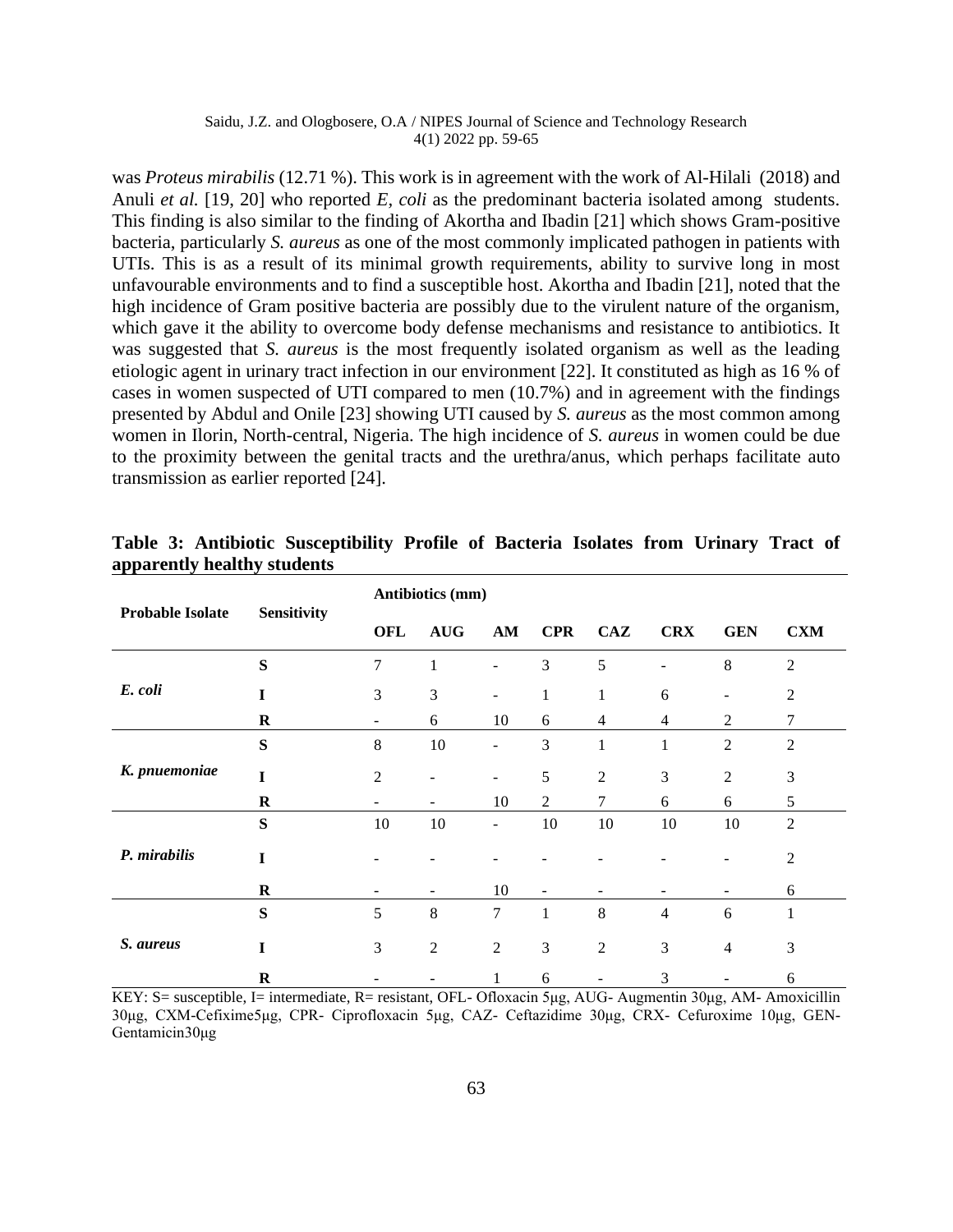| <b>Isolates</b> | <b>Resistance profile</b>        | Number of  | <b>MAR</b> |
|-----------------|----------------------------------|------------|------------|
|                 |                                  | resistance | index      |
| E. coli         | AUG, AM, CPR, CAZ, CRX, GEN, CXM |            | 0.9        |
| K. pnuemoniae   | AM, CPR, CAZ, CRX, GEN, CXM      |            | 0.8        |
| P. mirabilis    | AUG. AM. CXM                     |            | 0.4        |
| S. aureus       | AM. CPR. CRX. CXM                |            | 0.5        |

# **Table 4: Antibiotic Susceptibility Profile and MAR index of Methicillin Resistant**  *Staphylococcus aureus* **isolated from urine samples**

**KEY:** OFL- Ofloxacin 5μg, AUG- Augmentin 30μg, AM- Amoxicillin 30μg, CXM-Cefixime5μg, CPR- Ciprofloxacin 5μg, CAZ- Ceftazidime 30μg, CRX- Cefuroxime 10μg, GEN-Gentamicin 30μg.

Antibiotic susceptibility profile was recorded with all eight (8) isolates observed to have MAR Index of greater than 0.2. The high incidence of *E. coli* is attributed to the fact that it is a commensal of the bowel and infection is mostly through faecal contamination occasioned by poor hygiene which was observed to be resistant to Augmentin, Amoxicillin, Cefixime, Ciprofloxacin, Ceftazidime, Cefuroxime, Gentamicin. This is similar to the work of [Olson](https://pubmed.ncbi.nlm.nih.gov/?term=Olson+RP&cauthor_id=22857139) and [Haith](https://pubmed.ncbi.nlm.nih.gov/?term=Haith+K&cauthor_id=22857139) [25], who reported *E. coli.* to be resistant to Ampicillin, trimethoprim-sulfamethoxazole, ciprofloxacin, amoxicillin/clavulanate. Also all the isolates were observed to be resistant to amoxicillin but susceptible to ofloxacin, this is in line with the work of Ayoade et al. [26] among university students Ogun State, Nigeria. Mordy and Erah [27], also reported resistant of microorganisms to amoxicillin. This could be attributed to the antibiotic being relatively cheaper, easily available leading to it high purchase and its high prescription rate.

It was found that all the isolates were resistant to more than two antibiotics and recorded MAR index  $\geq$  0.2. This could be attributed to the isolates probably from high-risk contamination source, heavily use of antibiotics. World Health Organization had invited all countries to adopt strategies to control, monitor and prevent antimicrobial resistance [28]. Nigeria needs to set up a national agency on antimicrobial resistance to collect, track and report antimicrobial resistance trends to monitor the free access to antibiotics in Nigeria. To contain antibiotic resistance, culture and susceptibility test should be undertaken, before prescriptions are given, with strict national quality assurance program for reporting laboratories and educating health professionals and populace on the public health effect of antibiotics resistance.

# **4.0. Conclusion**

In this study, urinary tract infection appears to be more among the female students in the University of Benin, Ugbowo than the male students and the increase in resistance of the isolates to the antibiotics should require the need to always carry out antibiotic susceptibility test of various isolates before commencing treatment.

# **References**

- [1] Stamm, W. E. & Norrby, S. R. (2001). Urinary tract infections: disease panorama and challenges. *Journal of Infectious Disease* 183:1-4.
- [2] Foxman, B. (2010). The epidemiology of urinary tract infection. *Nature Reviews Urology* 7:653-660.
- [3] Foxman, B. (2014). Urinary tract infection syndromes: occurrence, recurrence, bacteriology, risk factors, and disease burden. *Infectious Disease Clinics of North America* 28:1–13.
- [4] Karlowsky, J.A., Kelly, L.J., Thornsberry, C., Jones, M.E. and Sahm, D.F. (2002). Trends in antimicrobial resistance among urinary tract infection isolates of Escherichia coli from female outpatients in the United States. *Antimicrobial Agents and Chemotherapy* 46(8):2540-2545.
- [5] Hooton, T. M. (2012). Uncomplicated urinary tract infection. *New England Journal of Medicine* 366:1028- 1037.
- [6] Nielubowicz, G. R. & Mobley, H. L. (2010). Host–pathogen interactions in urinary tract infection. *Nature Reviews Urology* 7:430–441.